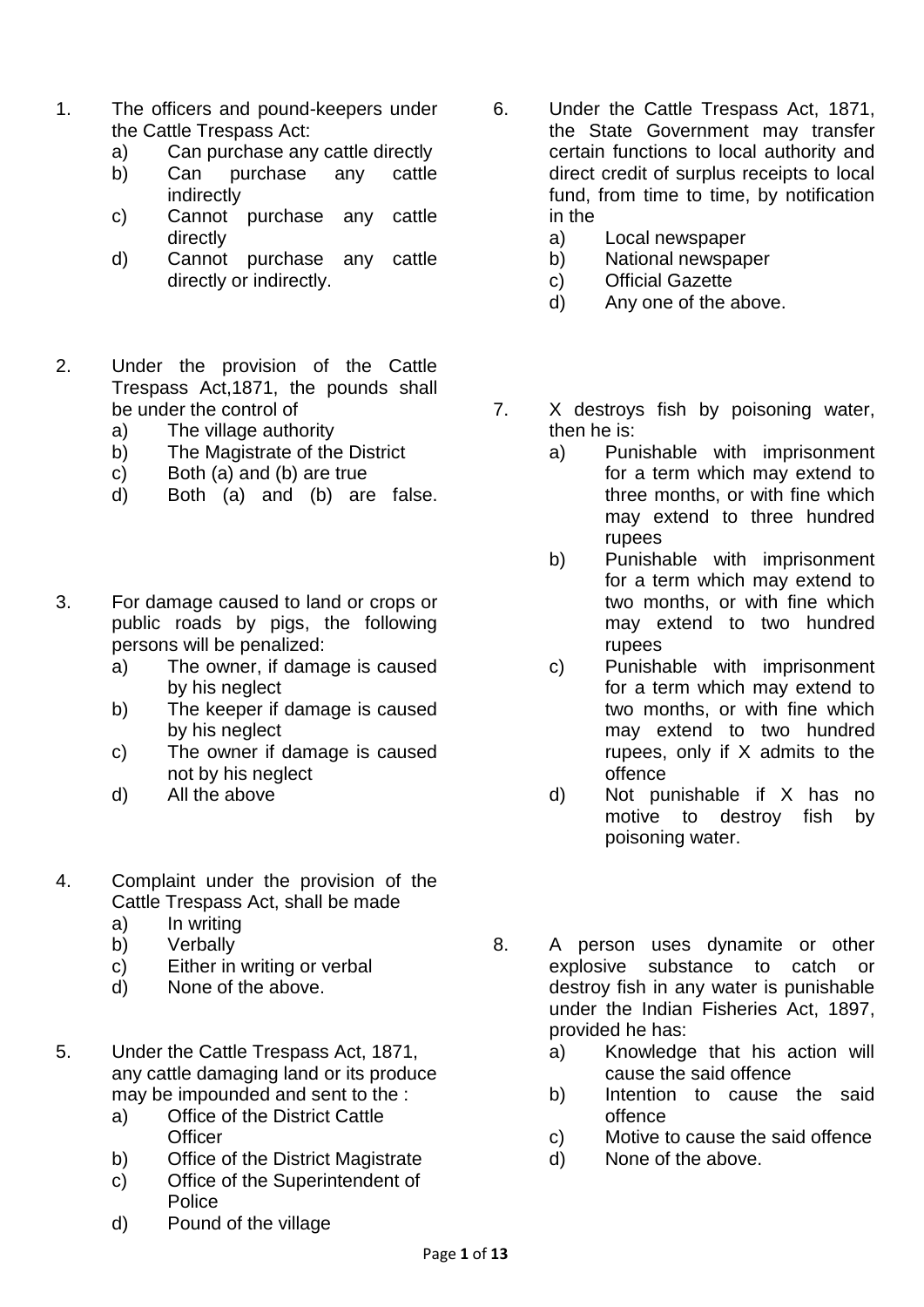- 9. The Indian Fisheries Act, 1897, shall be read as supplemental to any other enactment for the time being in force relating to fisheries in the territories to which this Act extends. This is subject to the provision of
	- a) The Specific Relief Act
	- b) The General Clauses Act
	- c) The Indian Fisheries Rules
	- d) None of the above.
- 10. Any Police-Officer may arrest any person which in his view committed an offence under section 4, 5 or 6 of the Indian Fisheries Act, 1897 without an order from a Magistrate and without warrant:
	- a) If the name and address of the are unknown to him
	- b) If the person declines to give his name and address
	- c) If there is reason to doubt the accuracy of the name and address
	- d) All the above.
- 11. Who may suspend the operation of section 5 of the Indian Fisheries Act, 1897?
	- a) The State Government by notification in the Official **Gazette**
	- b) The Central Government by notification in the State Gazette
	- c) Both (a) and (b)
	- d) Neither (a) nor (b).
- 12. The State Government may by notification declare a reserve forest as unreserved:
	- a) For the whole portion
	- b) For only a portion
	- c) For only a limited period
	- d) Any of the above.
- 13. The power to pass an order admitting or rejecting the claim to rights of pasture or to forest produce in whole or in part, lies with the:
	- a) Deputy Forest Officer
	- b) Forest Ranger
	- c) Forest Claims Officer
	- d) Forest Settlement Officer.
- 14. Forest Settlement Officer shall have the power:
	- a) Similar to the one a criminal court has in the trial of an accused person.
	- b) Similar to the one a civil court has in the trial of suits.
	- c) To enter upon any land and reserve the same as forest land.
	- d) None of the above.
- 15. Government may not constitute a reserve forest in the manner provided under the Indian Forest Act, 1927 in:
	- a) Any forest land or waste land.
	- b) Any forest land or waste land, which is the property of the Government.
	- c) Any forest land or waste land, over which the Government has proprietary rights.
	- d) Any forest land or waste land, to the whole or any part of the forest produce of which the Government is entitled.
	- 16. Which is the most appropriate statement regarding claims relating to the practice of shifting cultivation under the Indian Forest Act, 1927?
	- a) The Indian Forest Act, 1927 may permit the said practice.
	- b) The Indian Forest Act, 1927 may prohibit the said practice.
	- c) The Indian Forest Act, 1927 may permit or prohibit the said practice, subject to control, restriction and abolition by the State Government.
	- d) The Indian Forest Act, 1927 may permit or prohibit the said practice, subject to control, restriction and abolition by the Central Government.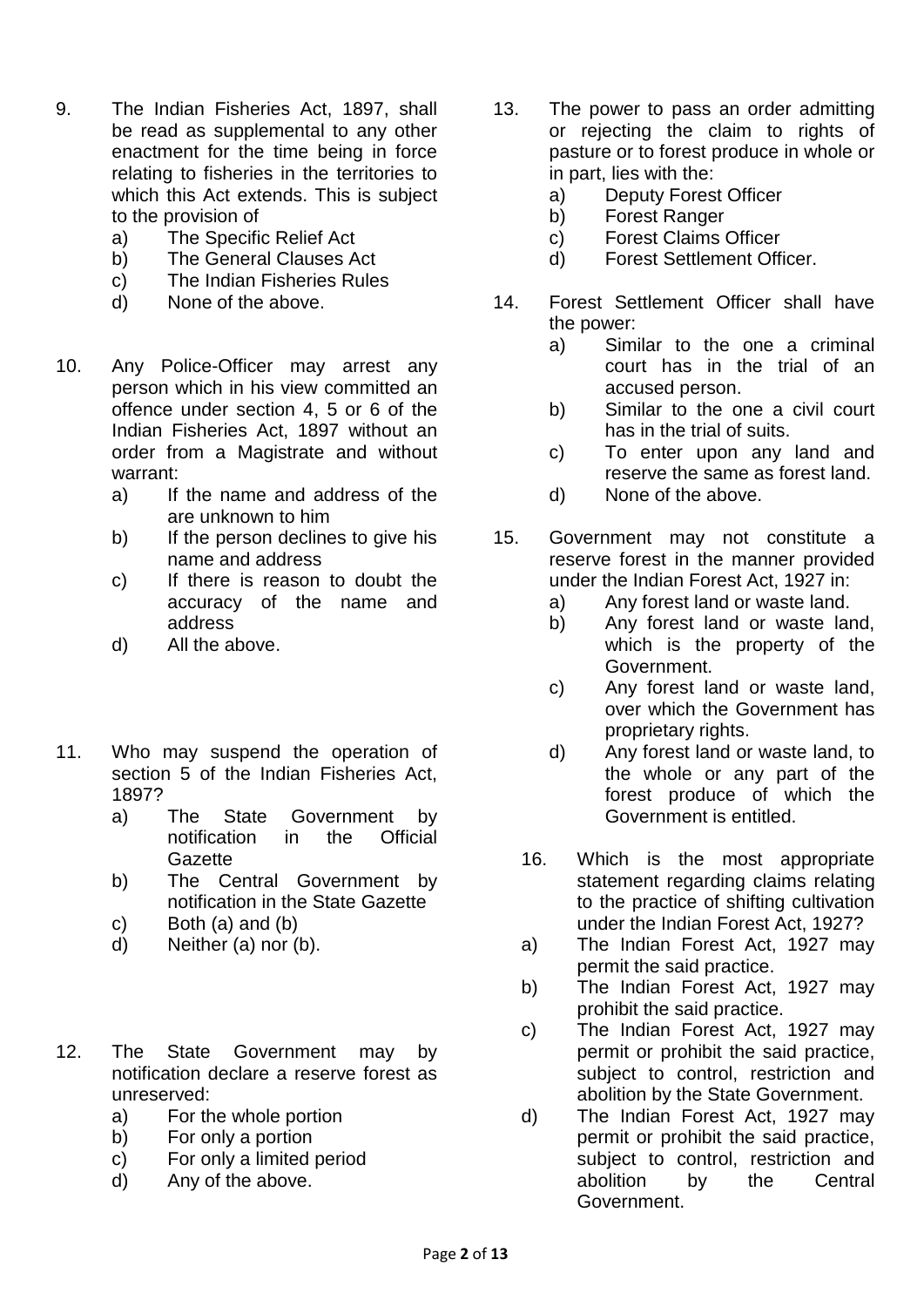- 17. Act(s) not punishable under the Indian Forest Act, 1927, include(s):
	- a) Pasturing cattle or permitting cattle to trespass in a reserve forest.
	- b) Breaks up land for cultivation in a reserve forest.
	- c) Burning leaves which may not endanger a reserve forest.
	- d) Burning lime or charcoal in a reserve forest.
- 18. With the exception of those places notified by the Divisional Forest Officer, kindling of any fire upon any road or path adjoining or passing through a reserve or protected forest, though not forming a part of such forest, is:
	- a) Allowed with the permission of Deputy Forest Officer
	- b) Allowed with the permission of Chief Conservator of Forest
	- c) Allowed if the road or path forms part of the reserve forest
	- d) prohibited
- 19. In which of the following matters the Deputy Commissioner need not render help?
	- a) Forest Settlements
	- b) Grazing fees
	- c) Afforestation and deforestation
	- d) Dereserving a forest.
- 20. The power to grant or refuse a license for hunting or shooting lies:
	- a) With the Chief Conservator of Forest if it is a transferred license
	- b) With the Chief Conservator of Forest at his discretion
	- c) With the Divisional Forest Officer if it is a transferred license
	- d) With the Divisional Forest Officer at his discretion
- 21. Under the Manipur Forest Rules, 1971, any person desirous of clearing any standing forest or grass land by fire within half a mile of any reserved or protected forest should not do the following:
	- a) He shall not burn when a high wind is blowing
	- b) He shall give notice of his intention to burn at least one week before hand to the nearest local Forest Beat Office or the Forest Ranger Office under whose jurisdiction such land lies
	- c) He shall clear a fire-belt at least 30 ft. broad on that side of the area which he proposes to burn and which is nearest to the protected forest in such manner that no fire can spread across such belt
	- d) He shall clear a fire-belt at least 30 ft. broad on that side of the area which he proposes to burn and which is nearest to the protected forest in such manner that no fire can spread across such belt
- 22. A license granted under Rules 13 of the Manipur Forest Rules, 1971,
	- a) Shall be transferable if the licensee permits
	- b) Shall be transferable if the Chief Conservator Forests permits
	- c) Shall be transferable if the Deputy Forest Officer permits
	- d) Shall not be transferable.
- 23. Who has the power to order the removal of any obstruction on the banks or in the channel or the closure of any diversion of any river used for the transport of forest produce?
	- a) The Chief Conservator of Forest
	- b) The Deputy Commissioner
	- c) The Forest Officer
	- d) The Divisional Forest Officer.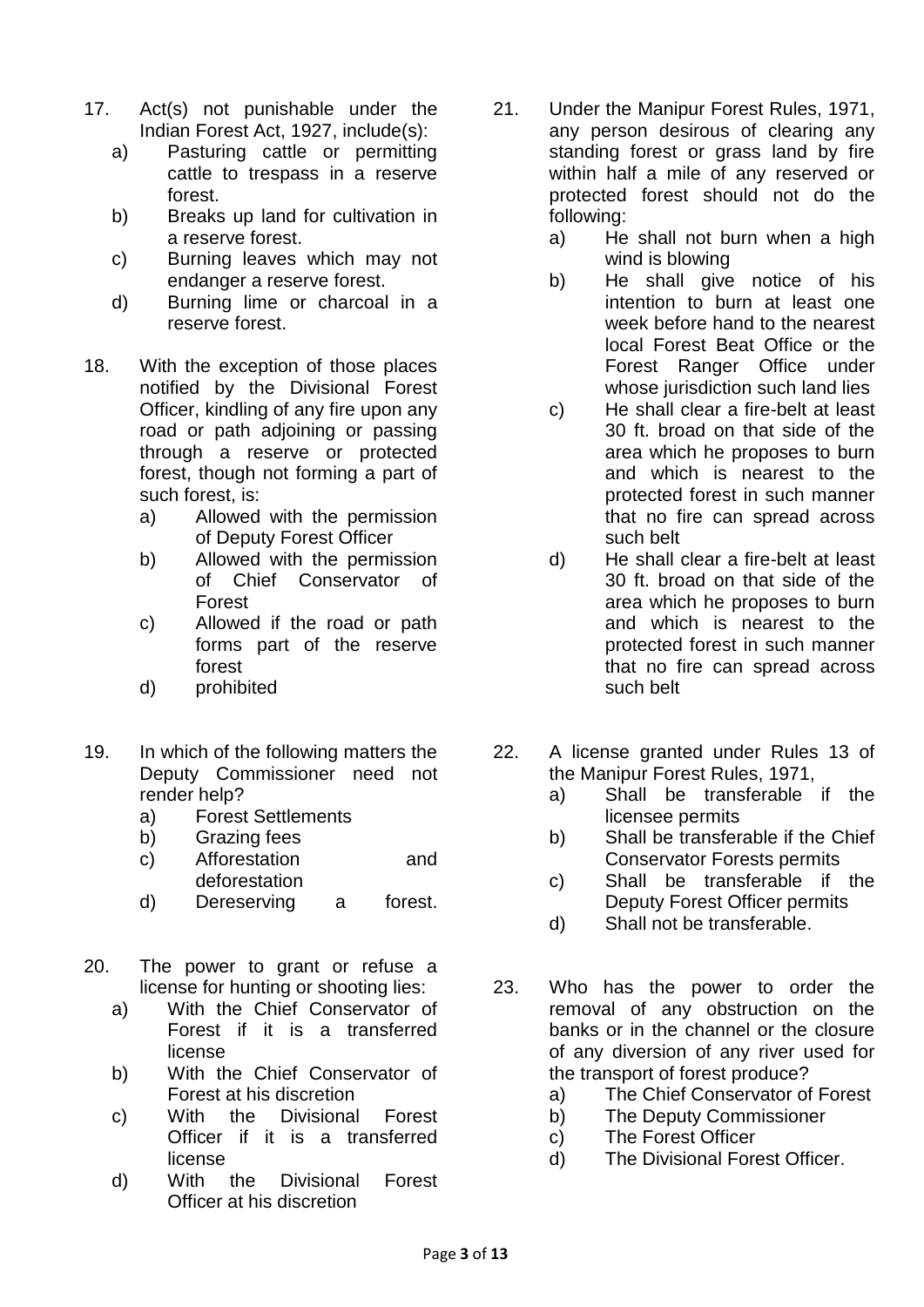- 24.Which of the following is not protected under the Wild Life (Protection) Act, 1972?
	- a) Bandicoot rat
	- b) Gerbil
	- c) Squirrel
	- d) All the above.
- 25. 'Hunting' under the Wild Life (Protection) Act, 1972 includes
	- a) Snaring
	- b) Damaging the eggs of birds or reptiles
	- c) Driving any wild animals for any of the purposes specified in section 16(a) of the Act
	- d) All the above.
- 26. The Chairman of the Steering Committee within the tiger range States under the Wild Life (Protection) Act, 1972, shall be:
	- a) The Chief Minister
	- b) The Prime Minister
	- c) Minister in-charge of Wild Life
	- d) Chief Wild Life Warden.
- 27. The State Government may declare any area closed for hunting:
	- a) On approval in writing without any notification
	- b) On oral approval without any notification
	- c) By notification for a specified period
	- d) By notification for an unspecified period
- 28. In which of the following Schedule of the Wild Life (Protection) Act, 1972, 'Salim Ali fruit bat' is included?
	- a) Schedule I
	- b) Schedule II
	- c) Schedule III
	- d) Schedule IV.
- 29. The Central Government has power to declare an area as a sanctuary under the Wild Life (Protection) Act, 1972:
	- a) If the State Government leases or transfers any area under its control to an employee of the Central Government
	- b) If the State Government leases or transfers any area under its control to the Chief Conservator of Forest
	- c) The State Government has no such power to lease or transfer
	- d) If the State Government leases or transfers any area under its control to the Central Government
- 30. A "person under disability" under the Manipur Land Revenue and Land Reforms Act, 1960, does not include:
	- a) A widow
	- b) A minor
	- c) A member of the armed forces of India
	- d) A blind person
- 31. Any transfer or partition of land made in contravention to Chapter XII under the Manipur Land Revenue and Land Reforms Act, 1960, shall be
	- a) Valid
	- b) Voidable
	- c) Void
	- d) None of the above.
- 32. Under the Manipur Land Revenue and Land Reforms Act, 1960, a tehsil is placed under the charge of:
	- a) Deputy Commissioner
	- b) Sub-divisional officer
	- c) Sub-deputy collector
	- d) Extra-assistant Commissioner.
- 33. Any person who occupies or continues to occupy any land belonging to Government without lawful authority shall be regarded as a
	- a) Unlawful occupier
	- b) Unlawful owner
	- c) Trespasser
	- d) Thief.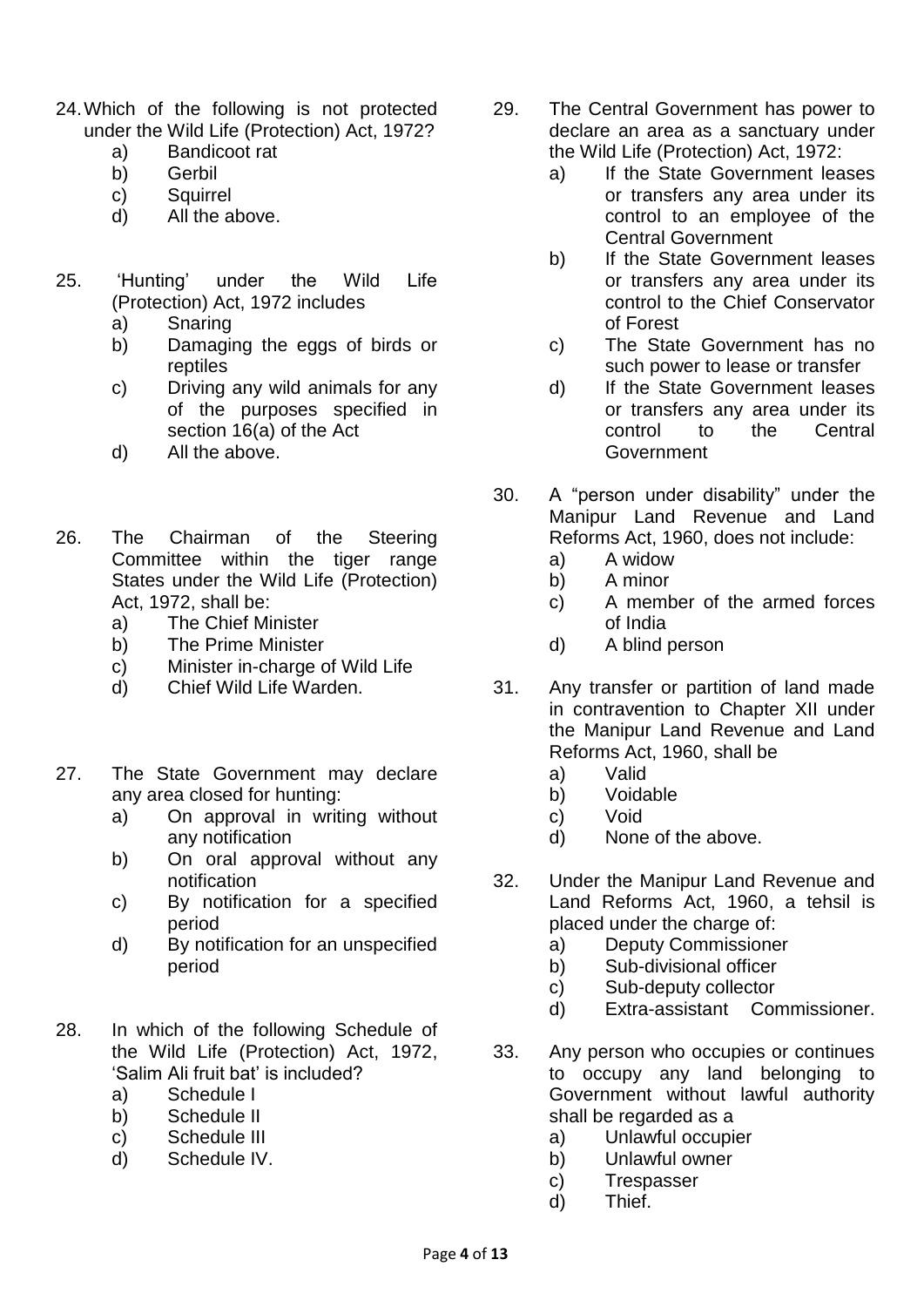- 34. Under the Manipur Land Revenue and Land Reforms Act, 1960, the property of the Government does not include the following property not belonging to any person:
	- a) Standing and flowing water
	- b) Public roads
	- c) Private roads
	- d) Bridges.
- 35. Under the Manipur Land Revenue and Land Reforms Act, 1960, no appeal shall lie in the case of first appeal, after the expiry of:
	- a) 15 days
	- b) 30 days
	- c) 60 days
	- d) 90 days.
- 36. When the Village Authority is unable to arrest an offender, they may apply to which authority for assistance:
	- a) The Circle Officer
	- b) A Head Lambu
	- c) Both (a) and (b)
	- d) None of the above.
- 37. Heinous offences under the Manipur State Hill Peoples (Administration) Regulation, 1947 does not include:
	- a) Culpable Homicide
	- b) Grievous Hurt
	- c) Robbery
	- d) Simple Hurt.
- 38. Under the Manipur State Hill Peoples (Administration) Regulation, 1947, criminal justice shall be administered by:
	- a) The Court of the Village Authority
	- b) The Court of the Circle Authority
	- c) The Chief Court of Manipur
	- d) Any of the above.
- 39. A case before a Village Court may be instituted by a complaint made to:
	- a) Any member of the Village Authority
	- b) All the members collectively of the Village Authority
	- c) The Chief Commissioner
	- d) None of the above.
- 40. The number of members required for the constitution of a Village Authority under the Manipur (Village Authority in Hill Areas) Act, 1956, where the number of tax-paying houses in the village is more than one hundred and fifty, is:
	- a) Ten members
	- b) Twelve members
	- c) Fifteen members
	- d) Twenty members.
- 41. Whenever a Village Authority is constituted for a village, the Chief Commissioner may appoint some members of the Village Authority to be a Village Court. The number of such member(s) should be:
	- a) At least one
	- b) At least two
	- c) At least three
	- d) At least four.
- 42. Power to remove members of Village Authorities under the Manipur (Village Authority in Hill Areas) Act, 1956, lies with:
	- a) The Chairman
	- b) The Deputy Commissioner
	- c) The Khulakpa
	- d) The Village Authority.
- 43. In which of the following matters courts do not have power to grant injunction under the Manipur (Village Authority in Hill Areas) Act, 1956?
	- a) In election matters
	- b) In removal of members from Village Authorities
	- c) In dismissal of case for default
	- d) None of the above.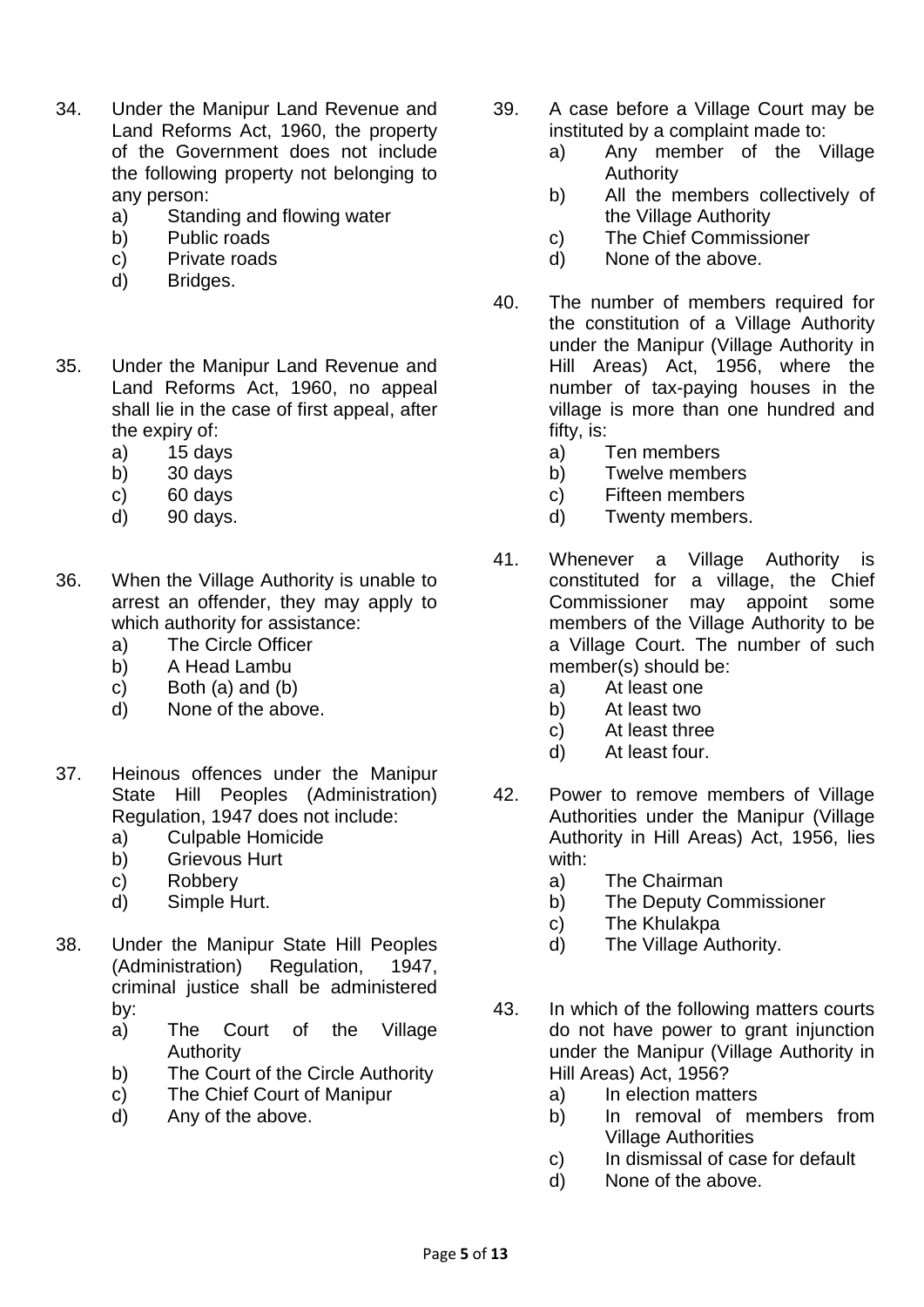- 44. Under the Mines and Minerals (Development and Regulation) Act, 1957, no reconnaissance, prospecting and mining operations in any area can be undertaken except in accordance with the terms and conditions of the reconnaissance permit or the prospecting license or the mining lease. This rule applies even to prospecting operations undertaken by which of the following institutions?
	- a) Indian Bureau of Mines
	- b) Geological Survey of India
	- c) Directorate of Mining and Geology of any State **Government**
	- d) Department of Mines
- 45. Under the Mines and Minerals (Development and Regulation) Act, 1957, the terms "mining operations" and "prospecting operations" are used:
	- a) Interchangeably
	- b) Synonymously
	- c) For the same operation
	- d) For different operations
- 46. Every registers maintained under the Mines and Minerals (Development and Regulation) Act, 1957
	- a) Shall be open to inspection by Government Officials only
	- b) Shall be open to inspection by any person on payment of fee as the State Government may fix.
	- c) Shall be open to inspection by any person with or without payment of fee
	- d) Shall be not be open to inspection by any person
- 47. 'Reconnaissance operations' does not include
	- a) Aerial surveys
	- b) Geological mapping
	- c) Geophysical surveys
	- d) Pitting
- 48. In which section of the Mines and Minerals (Development and Regulation) Act, 1957, the protection of action taken in good faith is provided?
	- a) Section 21
	- b) Section 25
	- c) Section 27
	- d) Section 29
- 49. For the purpose of ascertaining the position of the working of any mine or abandoned mine or for any other purpose connected with the Mines and Minerals (Development and Regulation) Act, 1957, and its rules, any person authorized by the Central Government or a State Government may
	- a) Survey and take measurements in any such mine
	- b) Examine any person having the control of, or connected with, any mine.
	- c) Enter or inspect any mine
	- d) All the above.
- 50. The objectives of the Water (Prevention and Control of Pollution) Act, 1974, do not include:
	- a) The prevention and control of water pollution
	- b) The maintaining of wholesome water
	- c) The maintaining of cleanliness in water boards
	- d) The establishment of water boards to carry out its objectives.
- 51. The functions of the State Water Pollution Control Board include:
	- a) To evolve methods of utilization of sewage and suitable trade effluents in agriculture
	- b) The prevention, control or abatement of discharges of waste into streams or wells
	- c) To advice the State Government on any matter concerning the prevention, control or abatement of water pollution
	- d) All the above.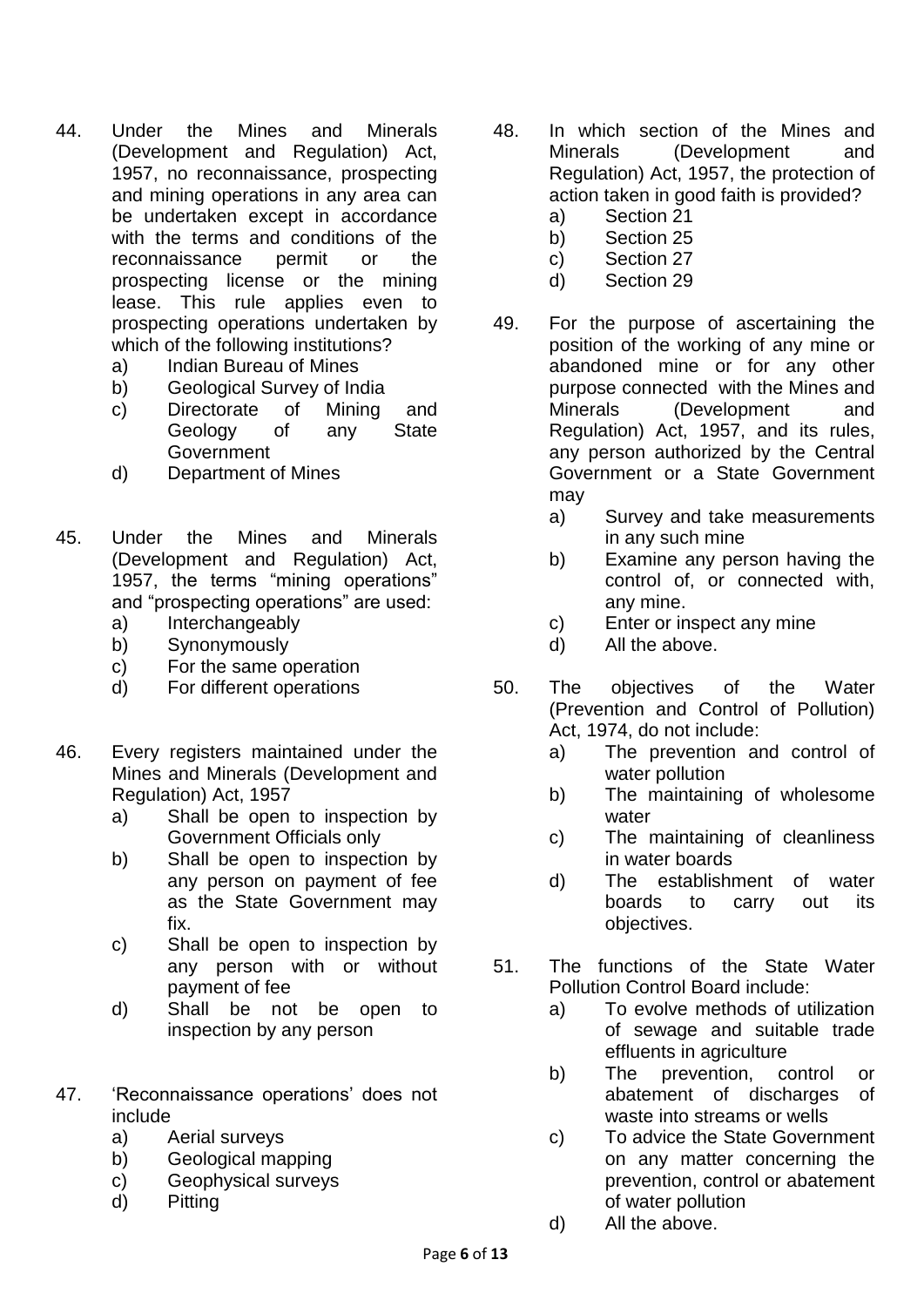- 52. The Chairperson of the Central Pollution Board under the Water (Prevention and Control of Pollution) Act should be
	- a) A person having experience of scientific engineering
	- b) A person having Knowledge of scientific management
	- c) An expert in environmental matters
	- d) None of the above.
- 53. Which of the following powers is not conferred on the State Water Pollution Control Board:
	- a) Power of receiving information
	- b) Power of taking sample of emission
	- c) Power of arresting the owner of polluting industry
	- d) Power of entering into and inspecting premises.
- 55. Damaging any work or property, belonging to the Board under the Water (Prevention and Control of Pollution) Act, 1974, incurs a punishment:
	- a) With imprisonment for a term which may extend to three months or with fine which may extend to ten thousand rupees
	- b) With imprisonment for a term which may extend to five months or with fine which may extend to twenty thousand rupees
	- c) With imprisonment for a term which may extend to five months or with fine which may extend to ten thousand rupees
	- d) With imprisonment for a term which may extend to three months or with fine which may extend to twenty thousand rupees.
- 56. "Absolute liability for harm to the environment extends not only to compensate the victims of pollution but also the cost of restoring the environmental degradation" is the interpretation of the Supreme Court of India in:
	- a) Precautionary Principle
	- b) Polluter Pays Principle
	- c) Inter-generational Equity
	- d) Compensatory Principle.
- 54. Under the provision of the Water (Prevention and Control of Pollution) Act, where an offence has been committed by any Government Department, then
	- a) The Individual Government Servant shall be deemed to be guilty of offence
	- b) The Director of the Department shall be deemed to be guilty
	- c) The Secretary of the Department shall be deemed to be quilty
	- d) The Head of Department shall be deemed to be guilty of offence.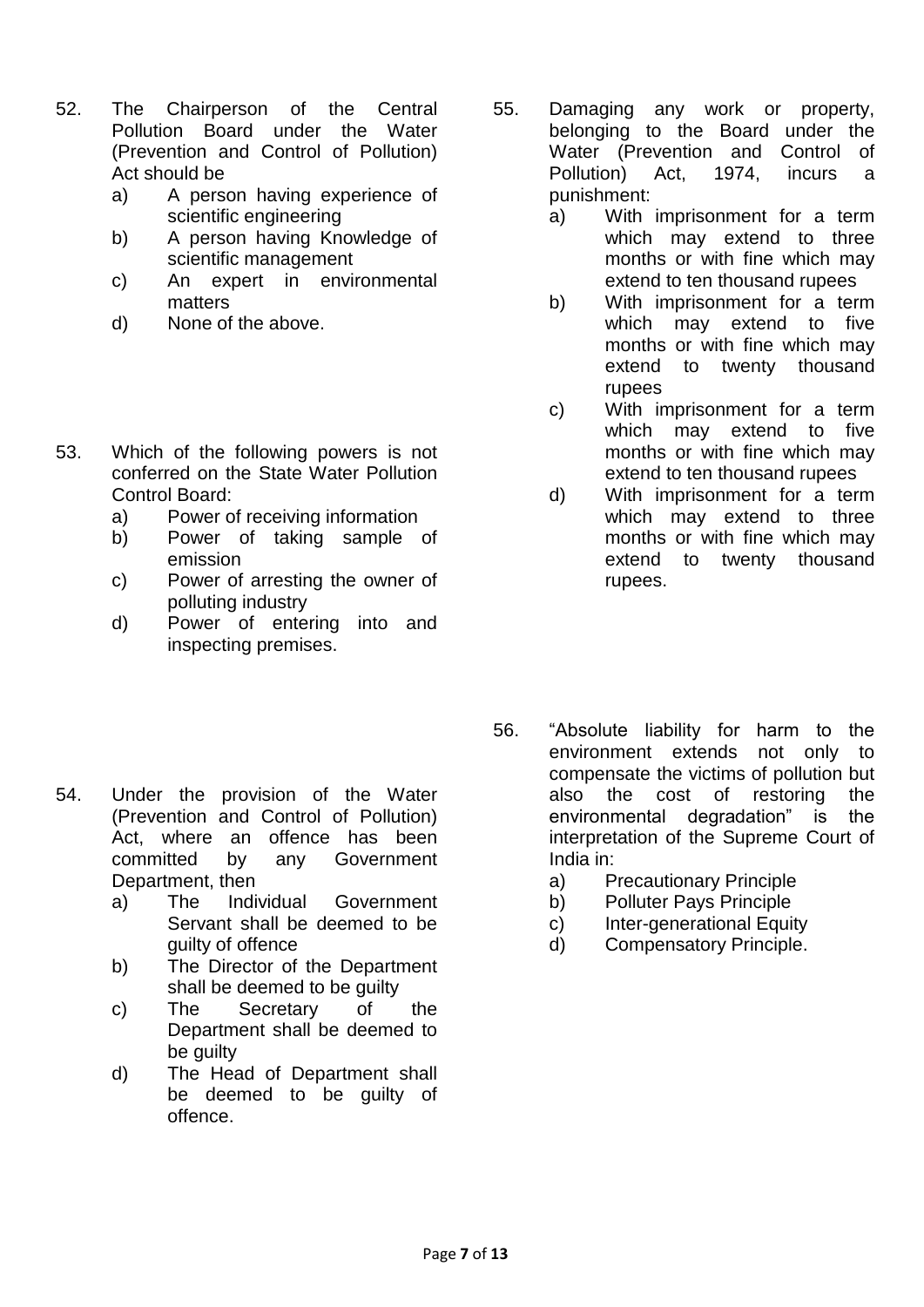- 57. Which of the following statements is true about the Air (Prevention and Control of Pollution) Act, 1981?
	- i) The Air Act was passed pursuant to the decisions of the Stockholm Conference 1971
	- ii) The Air Act was passed under Article 253 of the Constitution of India
	- iii) The Air Act was enacted by Parliament to prevent and control air pollution
		- a) Only (i) and (ii) are correct
		- b) Only (i) and (iii) are correct
		- c) Only (ii) and (iii) are correct
		- d) All are correct
- 58. When can the State Government supersede State Board under the Air (Prevention and Control of Pollution) Act, 1981?
	- a) If at any time the State Government is of the opinion that a State Board constituted under this Act has persistently made default in the performance of the functions on it by or under this Act
	- b) If at any time the State Government is of the opinion that circumstances exist which render it necessary in the public interest so to do
	- c) Only (a) is correct
	- d) Both (a) and (b) are correct.
- 59. The dominant factor(s) for existence of acid in the atmosphere is:
	- a) Sulphur dioxide
	- b) Nitrogen dioxide
	- c) Ozone depletion
	- d) All the above.
- 60. The provision of 'budget' is given under which section of the Air (Prevention and Control of Pollution) Act, 1981?
	- a) Section 20
	- b) Section 24
	- c) Section 34
	- d) Section 40.
- 61. The Air (Prevention and Control of Pollution) Act, 1981, envisages the prevention and control of noise pollution.
	- a) True
	- b) False
	- c) Partially true
	- d) Partially false
- 62. With the prior approval of the Central Government, a State Government or other authority, may not:
	- a) De-reserved a reserve forest
	- b) Allow a forest land to be used for non-forest purpose
	- c) Assign a forest land to any private person on lease
	- d) Forest land can be cleared for the purpose of re-afforestation.
- 63. Using forest land for "non-forest purpose" does not include breaking up or clearing of any forest land or portion thereof for :
	- a) The cultivation of tea and coffee.
	- b) The cultivation of medicinal plants.
	- c) The purpose of hunting wildlife.
	- d) The purpose of re-afforestation.
- 64. Anybody who uses a reserve forest land for non-forest purpose is punishable with a simple imprisonment for a period which may extend to:
	- a) Ten days
	- b) Fifteen days
	- c) Twenty days
	- d) Thirty days.
- 65. The Forest (Conservation) Act, 1980 is an act primarily meant to provide for, but not for:
	- a) Conservation of unreserved forests.
	- b) Matters connected to forests
	- c) Matters ancillary to forests
	- d) Matters incidental to forests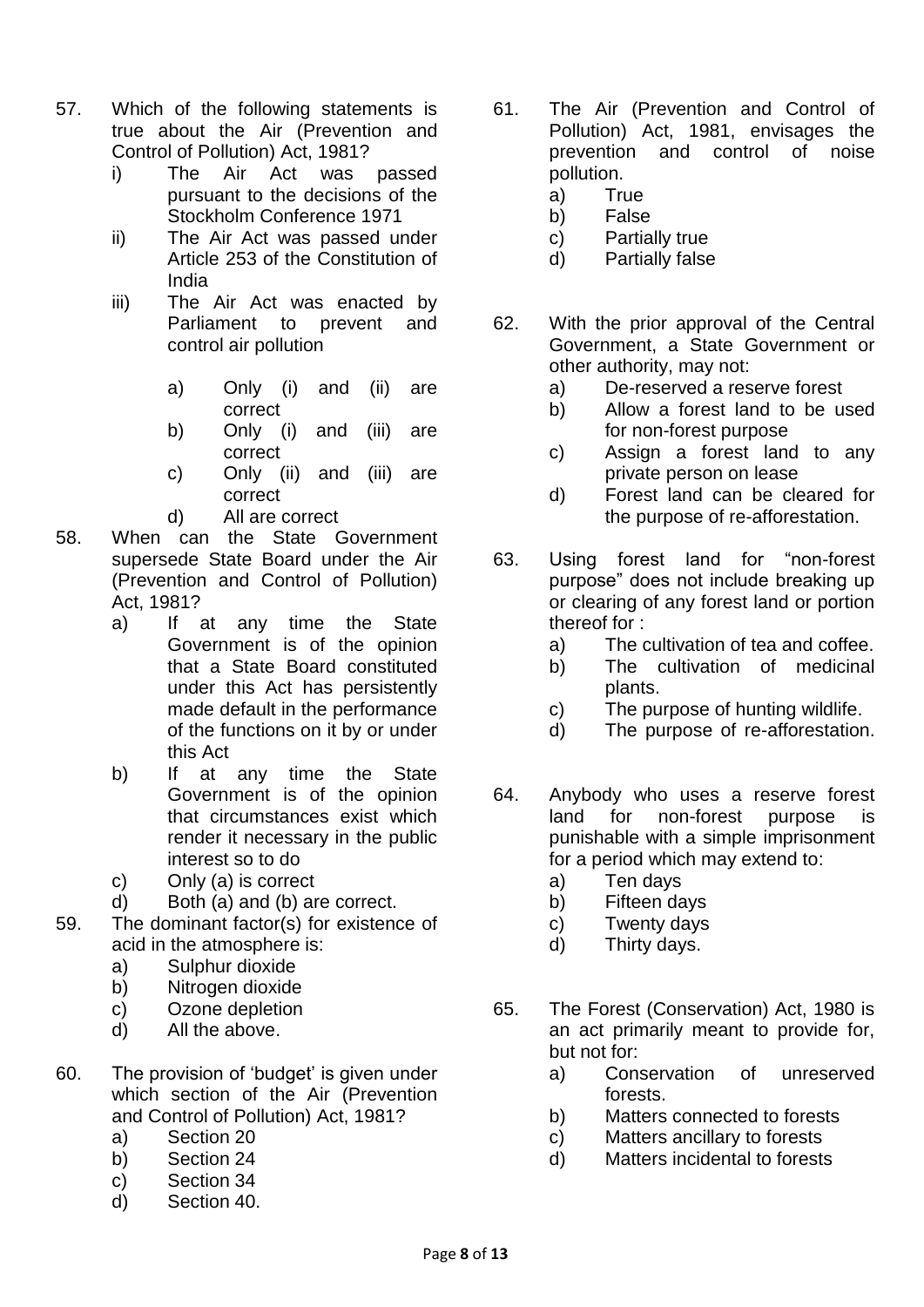- 66. If an offence is committed under the Forest (Conservation) Act, 1980:
	- a) By an authority, only the person presently responsible for the conduct of the business of the authority is liable.
	- b) By a Government Department, the Head of Department is liable.
	- c) By a Government Department, the Head of Department is liable, even though the offence was committed without his knowledge.
	- d) By a Government Department, the Head of Department is liable, even though he exercised due diligence in preventing the commission of the offence.
- 67. With the prior approval of the Central Government, a State Government may:
	- a) Not de-reserve a reserved forest.
	- b) De-reserve a reserved forest, notwithstanding any state law in force.
	- c) De-reserve a reserved forest, but subject to any state law in force.
	- d) De-reserve a reserved forest, but subject to any international law in force.
- 68. Under the Environment (Protection) Act, 1986, the Central Government issue directions in writing to any person, officer or authority:
	- a) For closure, prohibition or regulation of any industry
	- b) For stoppage of supply of water
	- c) Fr stoppage of supply of electricity
	- d) All the above.
- 69. Under the Environment (Protection) Act, 1986 the Central Government may not make rules in relation to the following:
	- a) The standards of quality of air, water or soil.
	- b) The maximum allowable limits of accidents that may cause environmental pollution
	- c) The maximum allowable limits of noise pollution
	- d) The procedures and safeguards for the handling of hazardous substances.
- 70. Offences under the Environment (Protection) Act, 1986 is cognizable by the court on a complaint made by:
	- a) The Central Government or any authorized authority or officer
	- b) Any person who has given notice of at least 60 days of the alleged offence and of his intention to make a complaint to the Central Government or any authorized authority or officer
	- c) Either (a) or (b)
	- d) Neither (a) nor (b)
- 71. The definition of the word "environment" as per section 2 of the Environment (Protection) Act, 1986 is:
	- a) elaborative
	- b) exhaustive
	- c) inclusive
	- d) exclusive.
- 72. The Noise Pollution (Regulation and Control) Rules 2000 has been framed under:
	- a) The Air (Prevention and Control of Pollution) Act, 1981
	- b) The Motor Vehicles Act, 1988
	- c) The Environment (Protection) Act, 1986
	- d) Special laws on noise pollution.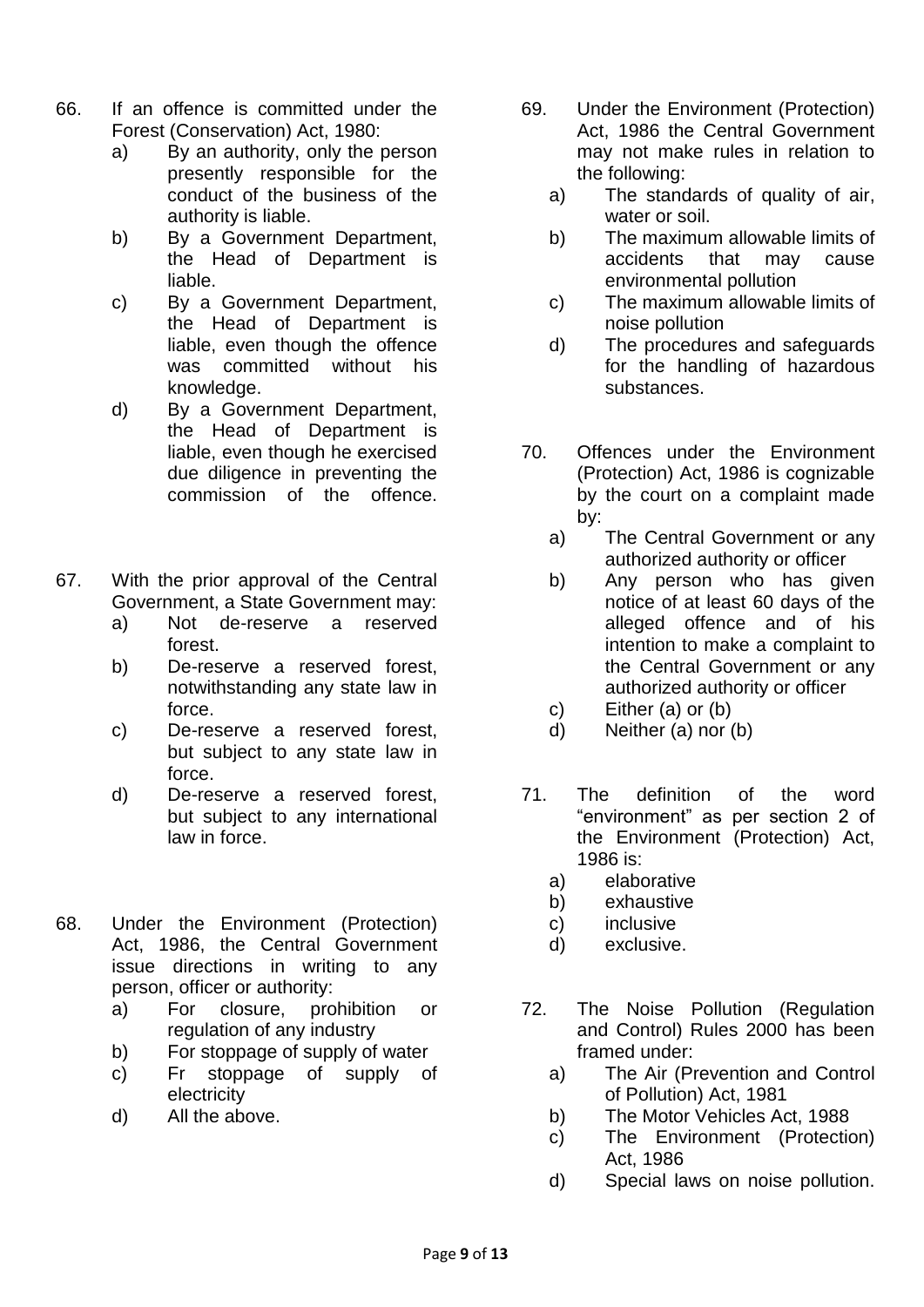- 73. Challenge to any action taken or intended to be taken by the Government or any authorized officer or employee in good faith pursuant to the Environment (Protection) Act, 1986:
	- a) Can lie in a court of law.
	- b) Cannot lie in a court of law.
	- c) Can lie only in the High Court.
	- d) Can lie only in the Supreme Court.
- 74. Any decision of the National Biodiversity Authority will be taken by:
	- a) A majority of votes of all members
	- b) A majority of votes of members present and voting
	- c) A two third majority of votes of all members
	- d) A two third majority of votes of members present and voting.
- 75. Under the Biological Diversity Rules, 2004, which of the following are the general functions of the Authority?
	- a) Provide technical assistance and guidance to the State Biodiversity Boards
	- b) Report to the Central Government about the functioning of the Authority and implementation ofthe Biological Diversity Act, 2002
	- c) Approve the method of recruitment to the officers and servants of the Authority
	- d) All the above.
- 76. Which of the following is one of the objectives of the Convention on Biodiversity Diversity?
	- a) Conservation of biological diversity
	- b) Sustainable use of the diversity
	- c) Ensuring fair and equitable sharing of benefits of sustainable use
	- d) All the above.
- 77. A State Biodiversity Board may be established by:
	- a) The Central Government
	- b) The State Government with prior permission of the Central Government
	- c) The State Government
	- d) None of the above.
- 78. The statement that "the National Biodiversity Authority may constitute a committee to deal with biological diversity of agriculture related species and their wild relatives" is:
	- a) Partially true
	- b) Partially false
	- c) True
	- d) False.
	- 79.If death, injury or damage caused by an accident is not attributable to any individual activity but is the resultant effect of several such activities, the Tribunal may apportion / impose the liability for compensation amongst those responsible for such activities:
		- a) Equally amongst all those responsible irrespective of the degree of fault
		- b) In a degree of fault basis
		- c) In an equitable basis
		- d) Impose the whole liability on the main defaulter.
- 80. The deposit of amount payable for damage caused to environment shall be credited to the Environmental Relief Fund, created under:
	- a) the National Environment Tribunal Act, 1995
	- b) the National Environment Appellate Authority Act, 1997
	- c) the Specific Relief Act, 1963
	- d) the Public Liability Insurance Act, 1991.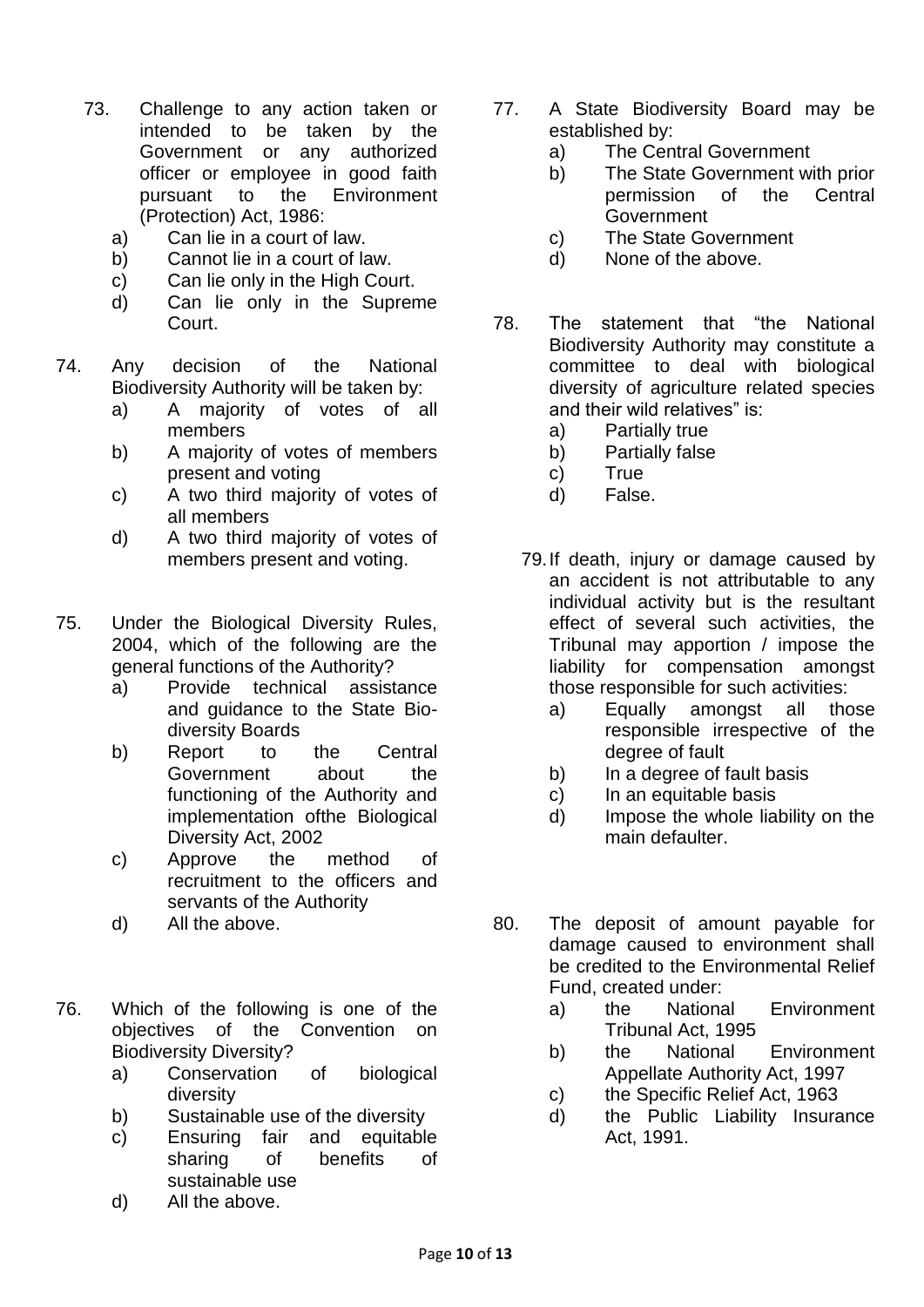- 81. Which among the following is/are the main aim(s) of the National Environment Tribunal Act, 1995?
	- a) To provide compensation to the victims of the hazardous substances
	- b) To provide for a national legislation in compliance to the recommendations of the Rio Summit/Earth summit (Principle 11)
	- c) Both (a) and (b) are correct
	- d) Both (a) and (b) are incorrect.
- 82. Who may apply claim for compensation under the National Environment Tribunal Act, 1995?
	- a) By the person who has sustained the injury
	- b) By the owner of the property to which the damage has been caused
	- c) Where death has resulted from the accident , by all or any of the legal representatives of the deceased
	- d) All the above.
- 83. The Tribunal shall not be bound by the procedure laid down in the Code of Civil Procedure, but shall be guided by
	- a) The Rule of Law
	- b) The Principles of Natural Justice
	- c) The procedures established by law
	- d) None of the above.
- 84. The Tribunal may take up a case for compensation under the National Environment Tribunal Act, 1995:
	- a) *Suo moto*, if it thinks fit
	- b) *Suo moto*, even if it does not think fit
	- c) Cannot take up a case *suo moto*
	- d) None of the above.
- 85. The term "forest dwelling Scheduled Tribes" under the Scheduled Tribes and other Traditional Forest Dwellers (Recognition of Forest Rights) Act, 2006, include:
	- a) STs who primarily reside in and depend on the forest for *bona fide* livelihood
	- b) STs who primarily reside in and depend on forest land for *bona fide*
	- c) ST pastoralist communities
	- d) All the above.
- 86. Who shall be the nodal agency for the implementation of the provisions of the Scheduled Tribes and other Traditional Forest Dwellers (Recognition of Forest Rights) Act, 2006?
	- a) Ministry of the Central Government dealing with Tribal Affairs
	- b) Ministry of the Central Government dealing with Forest **Affairs**
	- c) Ministry of the Central Government dealing with Trade and Commerce Affairs
	- d) All the above.
	- 87. To be eligible to get the rights under the Scheduled Tribes and other Traditional Forest Dwellers (Recognition of Forest Rights) Act, 2006, the claimant must have been residing in the forest for:
		- a) 100 years
		- b) 90 years
		- c) 80 years
		- d) 75 years.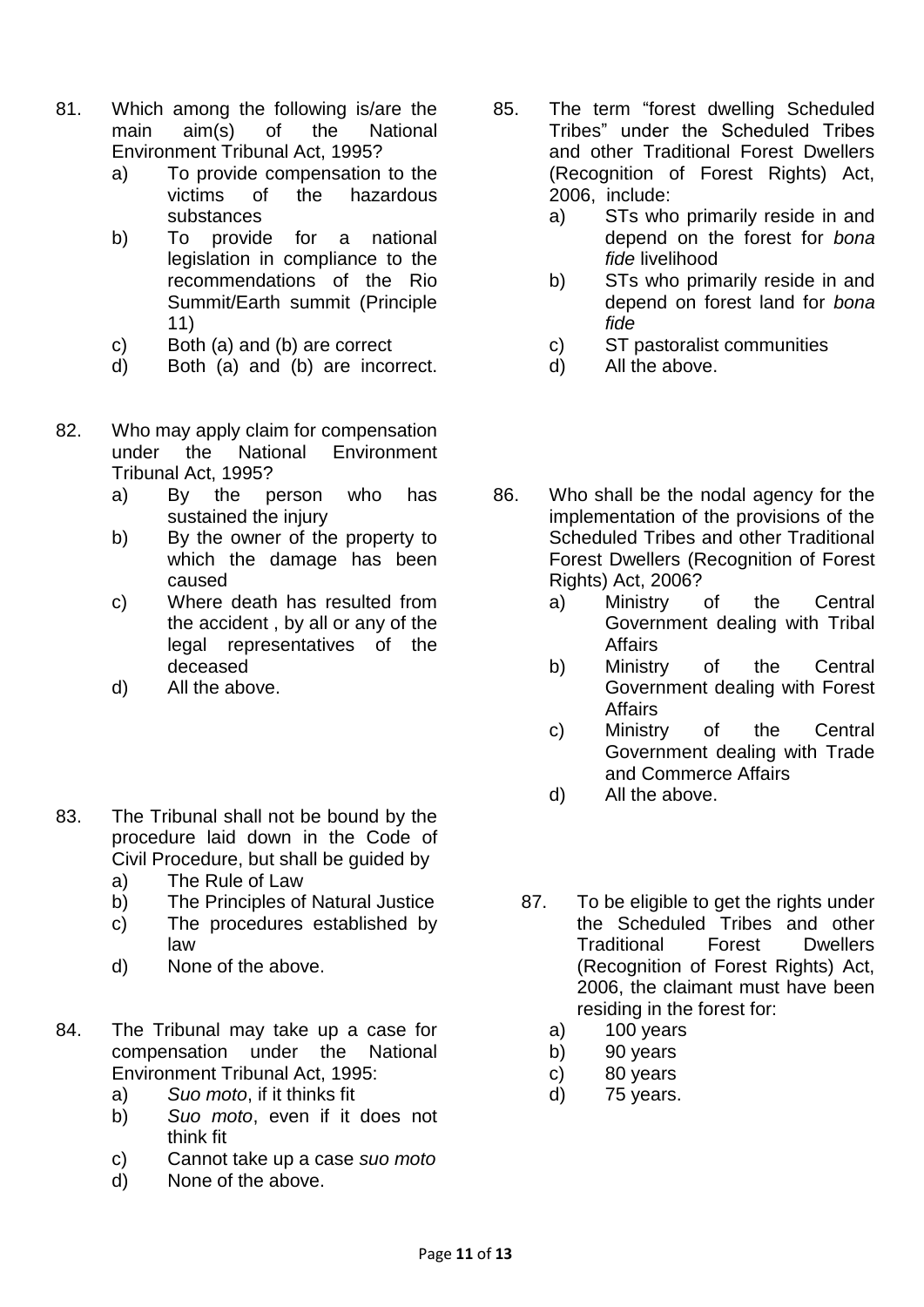- 88. The rights to protect regenerate or conserve or manage any community forest resource which they have been traditionally protecting and conserving for sustainable use is provided under which section of the Scheduled Tribes and other Traditional Forest Dwellers (Recognition of Forest Rights) Act, 2006?
	- a) Section 10
	- b) Section 5
	- c) Section 3(1)
	- d) None of the above.
- 89. Why did the opponents of the Scheduled Tribes and other Traditional Forest Dwellers (Recognition of Forest Rights) Act, 2006, wanted the Act to be repealed?
	- a) Because it will bring chaos and conflicts among the dwellers on mass basis
	- b) Because it will lead to massive forest destruction
	- c) Because it will lead to private ownership of forest land
	- d) Because it will lead to suppression of forest rights of STs
- 90. Forest rights under the provision of the Scheduled Tribes and other Traditional Forest Dwellers (Recognition of Forest Rights) Act, 2006, does not include:
	- a) The right to use and dispose of minor forest produce
	- b) The right of private ownership of forest land
	- c) The right to protect, regenerate or conserve any forest resource
	- d) The right of access to biodiversity
- 91. Which of the following person does not have a right to obtain information under the RTI Act, 2005?
	- a) A person residing in India, but not a citizen
	- b) Any citizen, whether staying in India or not
	- c) A citizen who has reasons for seeking information
	- d) A citizen who is aggrieved by the non-availability of the information.
- 92. Which of the following does not come under the definition of 'information' under RTI Act, 2005?
	- a) Log books
	- b) Data material held in any electronic forms
	- c) Contracts
	- d) File notings.
- 93. What is the time limit to get the information under RTI Act, 2005?
	- a) 15 days
	- b) 45 days
	- c) 60 days
	- d) 30 days.
- 94. Under the RTI Act, 2005, the officer designated in any public administrative unit or office to provide information to an applicant seeking information is known as:
	- a) The Appellate Authority
	- b) The Chief Information Commissioner (CIC)
	- c) The Public Information Officer (PIO)
	- d) The Assistant Public Information Officer.
- 95. The time limit specified in the RTI Act, 2005, for the Central/State Information Commissions to decide on complaints is
	- a) 15 days
	- b) 30 days
	- c) 60 days
	- d) No time limit.